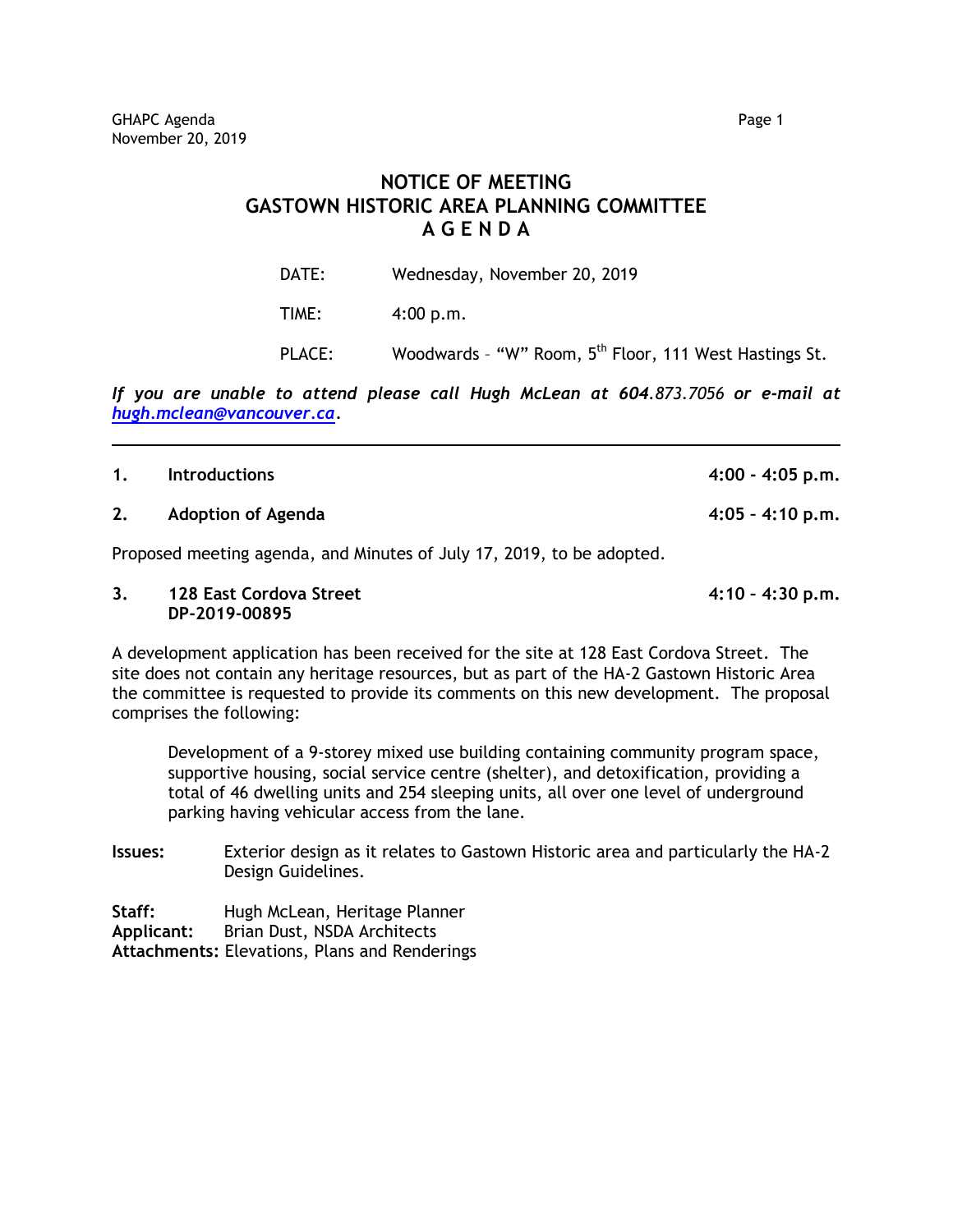## **4. Heritage Action Plan Update – Heritage Conservation Program 4:30 – 5:15 p.m.**

In 2013, Council approved the Heritage Action Plan consisting of 14 action items to update the City's Heritage Conservation Program. Staff launched a Program review in 2014 by engaging consultant team to provide an independent review and recommendations based on Canadian and international best practices. Public engagement and consultation have been ongoing since 2014 and GHAPC has provided its input on a couple of occasions, most recently in June 2018. The report to Council is scheduled for February 2020.

Staff will provide an update to the Heritage Action Plan completion status as well as an overview of the proposed renewed Heritage Conservation Program.

**Staff:** Zlatan Jankovic, Senior Heritage Planner

## **5. Heritage Incentive Program 5:15 – 6:00 p.m.**

Staff will provide an update on the first year of the Heritage Incentive Program (HIP). Five pre-applications were received this year, subject to an internal interdepartmental review which determined two projects as eligible for HIP 2019 grants. The following are being recommended for HIP grants to Council:

- St. Andrew's-Wesley Church (VHR "A", municipally designated): Seismic Upgrade and Heritage Rehabilitation (repointing, windows, roofing)
- Sun Tower (VHR "A", municipally designated): Stabilization of exterior envelope and Heritage Conservation (windows, pinning terracotta cladding)

The Heritage Incentive Program policy provides financial assistance to qualified applicants of \$100 per sq. ft. of the total floor area, up to 50% of the eligible costs, to a maximum of \$4 million. As per this policy each project will be eligible for the following:

- St. Andrew's-Wesley Church: \$2,965,900 based on \$100 per 29,659 sq. ft.
- Sun Tower: \$2,875,415 based on 50% of Cost Estimate of \$5,750,830

The report to Council containing an update on the 2019 implementation and seeking support for the two eligible grants is scheduled for December 10, 2019. Should Council approve the applications, the applicants will be required to enter into an agreement with the City to ensure completion of the heritage conservation work and continued maintenance of the heritage buildings. These agreements (Restoration Covenants) will be prepared by Legal Services and registered on title. All agreed upon work and a site visit must be completed prior to release of grant funds.

Staff: Amber Knowles, Heritage Planner

**Attachments:** Heritage Incentive Program Policies and Procedures (attached electronically)